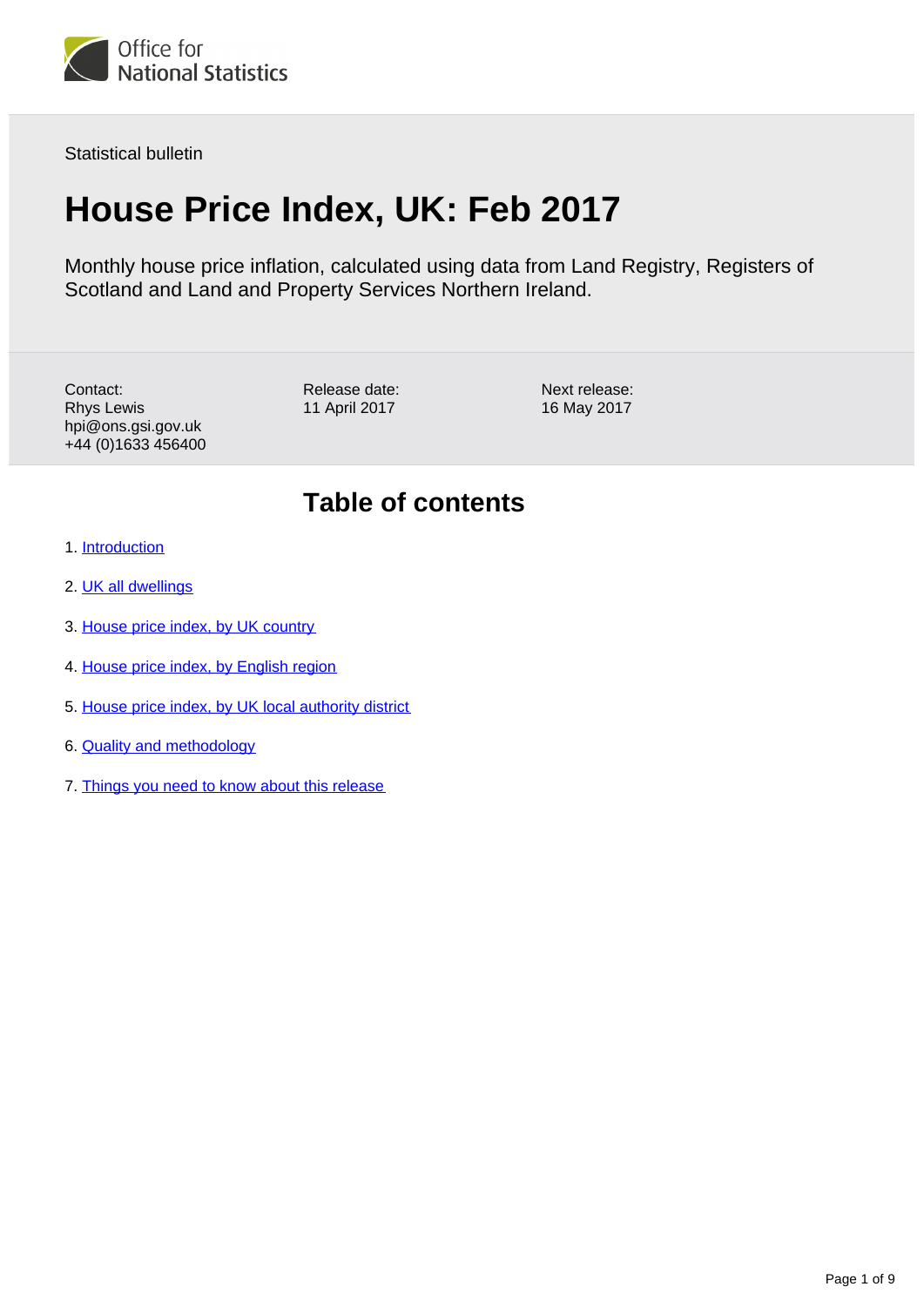# <span id="page-1-0"></span>**1 . Introduction**

This is a high-level summary of the UK House Price Index (HPI), which replaces the previous house price indices separately published by the HM Land Registry and the Office for National Statistics. For full details, including commentary, historical data tables and analytical tools please see the main publication of the new House Price [Index](https://www.gov.uk/government/collections/uk-house-price-index-reports), published today (11 April 2017) on the GOV.UK website.

The UK HPI is a joint production by HM Land Registry, Land and Property Services Northern Ireland, Office for National Statistics and Registers of Scotland.

The UK House Price Index, introduced in 2016, includes all residential properties purchased for market value in the UK. However, as sales only appear in the UK HPI once the purchases have been registered, there can be a delay before transactions feed into the index. As such, caution is advised when interpreting prices changes in the most recent periods as they are liable to be revised.

From 13 June 2017 we'll be extending our revision period to 12 months. Further information is provided in our [revision policy](https://www.gov.uk/government/publications/about-the-uk-house-price-index/about-the-uk-house-price-index).

## <span id="page-1-1"></span>**2 . UK all dwellings**

Average house prices in the UK have increased by 5.8% in the year to February 2017 (up from 5.3% in the year to January 2017). However, this still remains below the average annual house price growth seen in 2016 of 7.3%.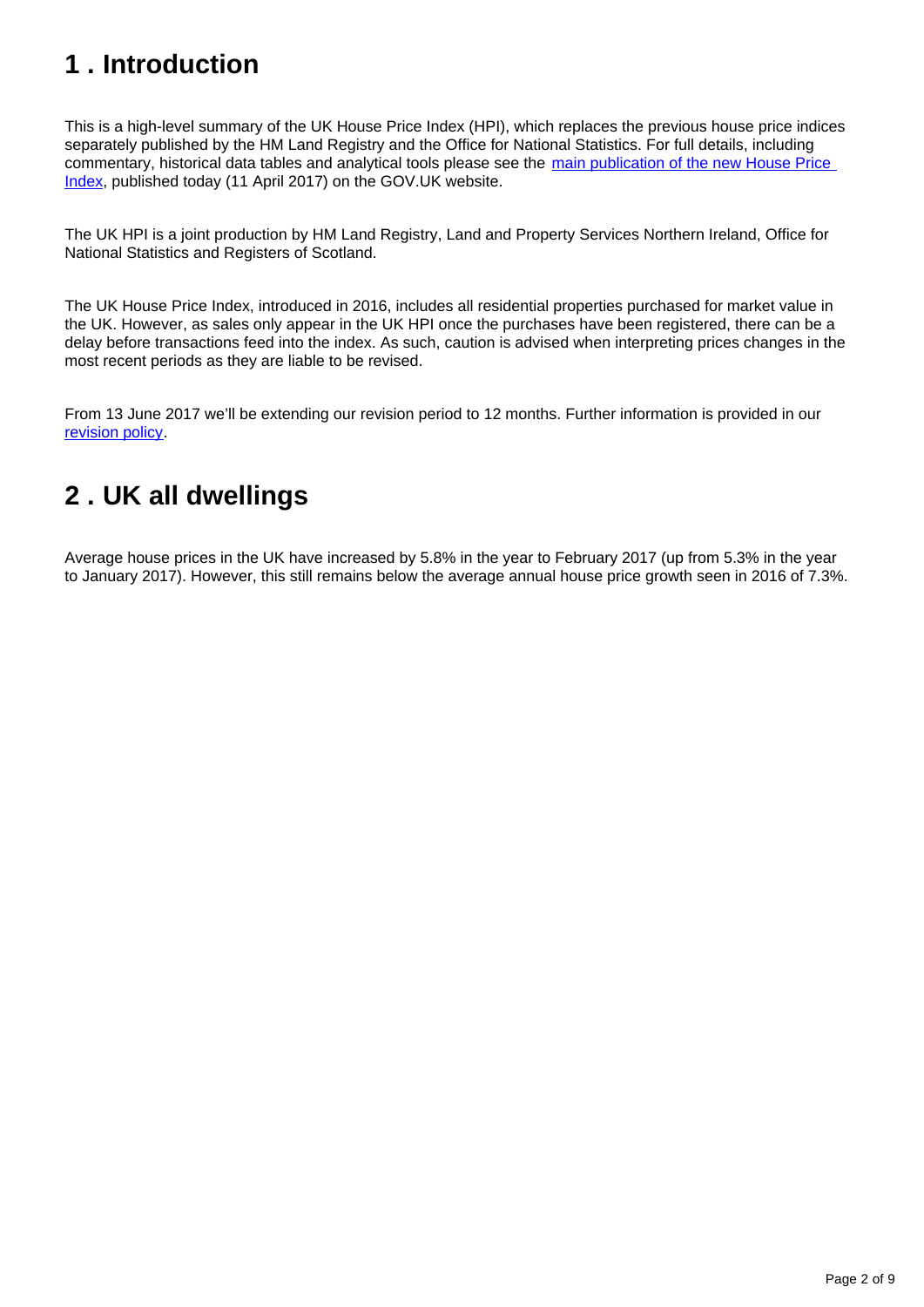# **Figure 1: Annual house price rates of change, UK all dwellings from January 2006 to February 2017**<br>15 12-month percentage change



### **Source: HM Land Registry, Registers of Scotland, Land and Property Services Northern Ireland and Office for National Statistics**

#### **Notes:**

- 1. Not seasonally adjusted.
- 2. The [full HPI release](https://www.gov.uk/government/collections/uk-house-price-index-reports) is available to download from HM Land Registry at GOV.UK.

The average UK house price was £218,000 in February 2017. This is £12,000 higher than in February 2016 and £2,000 higher than last month.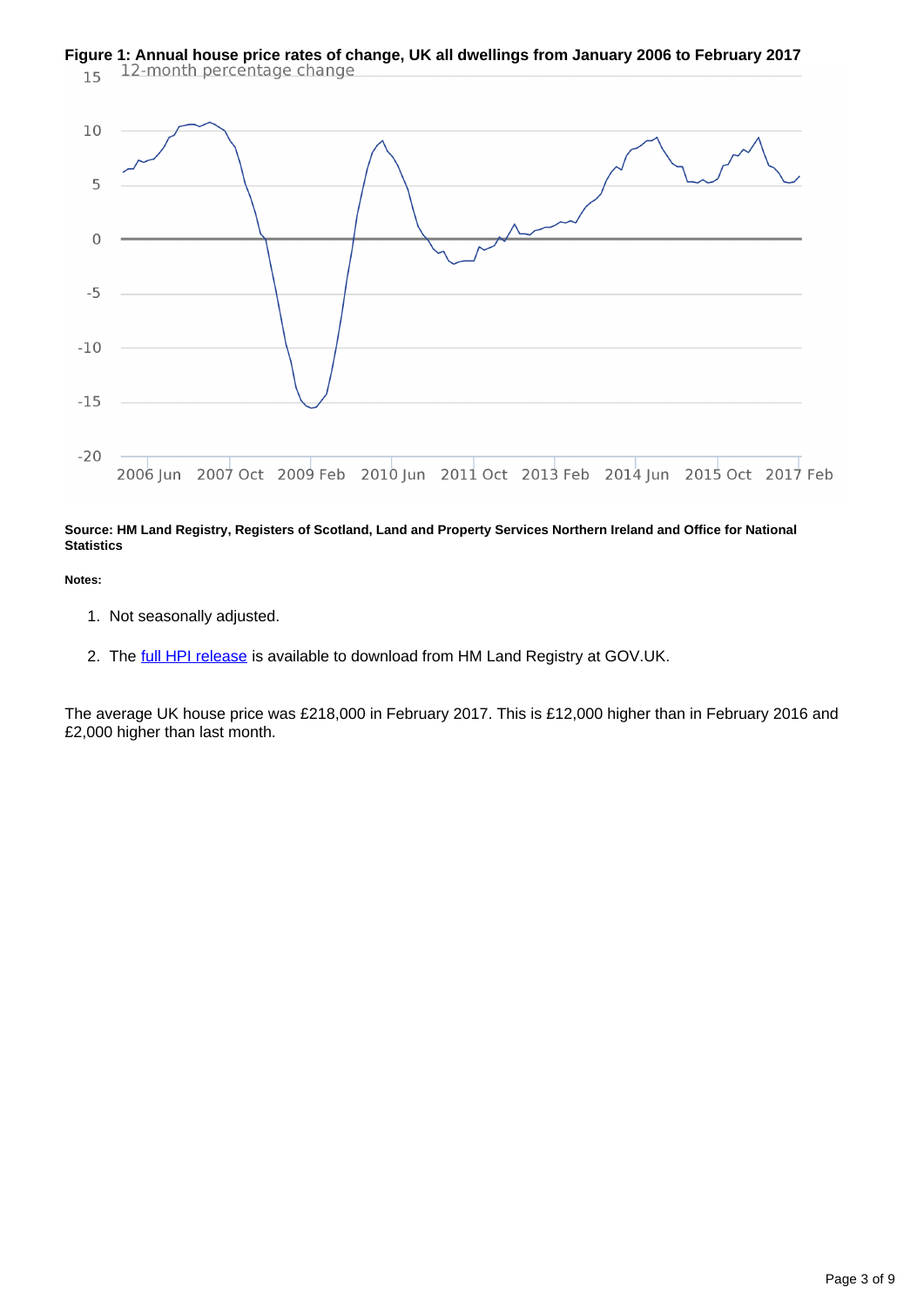# **Figure 2: Average UK house price, January 2005 to February 2017**<br>240,000  $\frac{\text{£}\text{thousands}}{}$



**Source: HM Land Registry, Registers of Scotland, Land and Property Services Northern Ireland and Office for National Statistics**

#### **Notes:**

- 1. Not seasonally adjusted.
- 2. The [full HPI release](https://www.gov.uk/government/collections/uk-house-price-index-reports) is available to download from HM Land Registry at GOV.UK.

### <span id="page-3-0"></span>**3 . House price index, by UK country**

The main contribution to the increase in UK house prices came from England, where house prices increased by 6.3% over the year to February 2017, with the average price in England now £234,000. Wales saw house prices increase by 1.8% over the last 12 months to stand at £145,000. In Scotland, the average price increased by 3.1% over the year to stand at £139,000. The average price in Northern Ireland currently stands at £125,000, an increase of 5.7% over the last 12 months.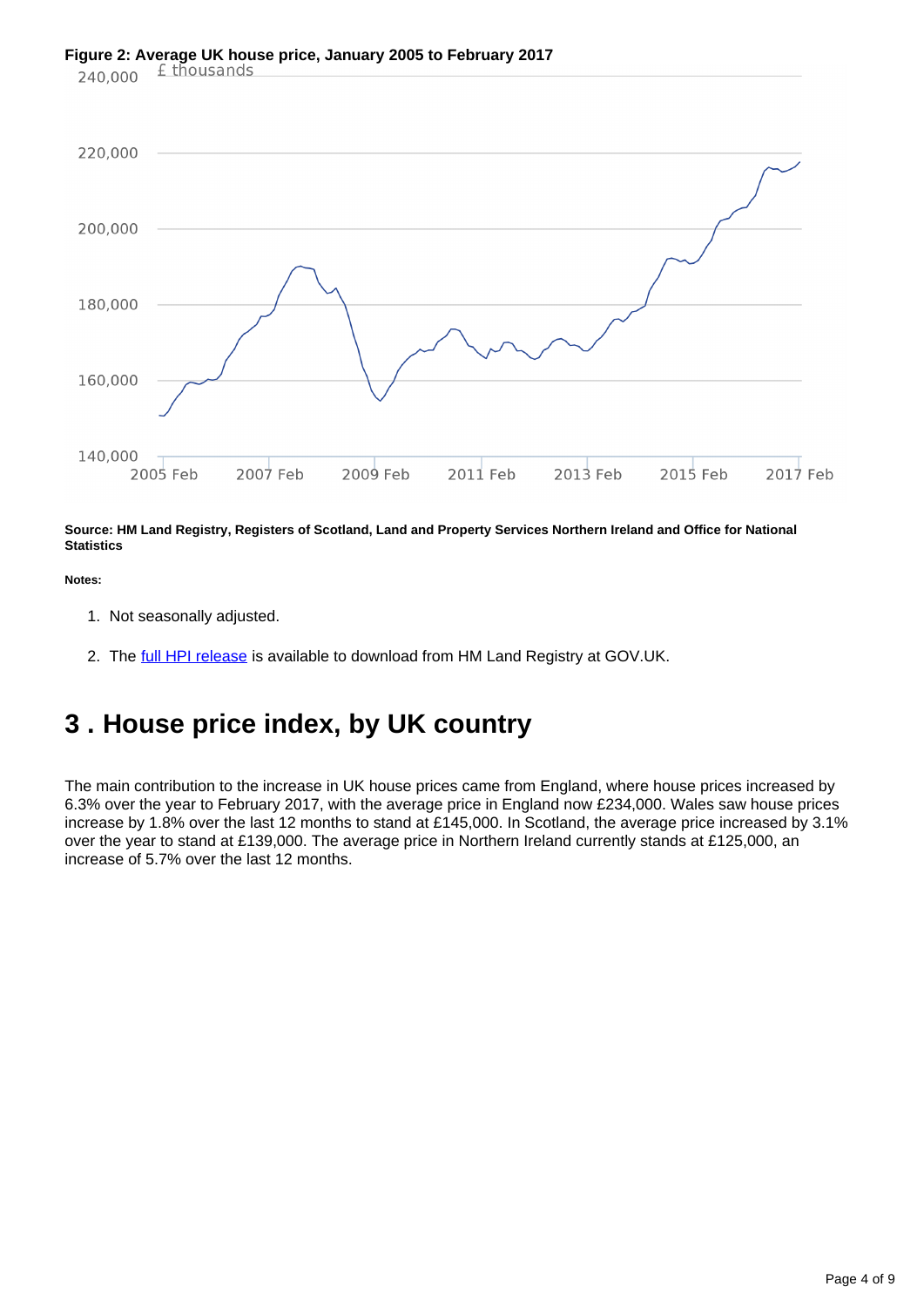### **Figure 3: Average house price, by UK country, January 2005 to February 2017**



**Source: HM Land Registry, Registers of Scotland, Land and Property Services Northern Ireland and Office for National Statistics**

#### **Notes:**

- 1. Not seasonally adjusted.
- 2. The [full HPI release](https://www.gov.uk/government/collections/uk-house-price-index-reports) is available to download from HM Land Registry at GOV.UK.

### <span id="page-4-0"></span>**4 . House price index, by English region**

On a regional basis, London continues to be the region with the highest average house price at £475,000, followed by the South East and the East of England, which stand at £312,000 and £282,000 respectively. The lowest average price continues to be in the North East at £124,000.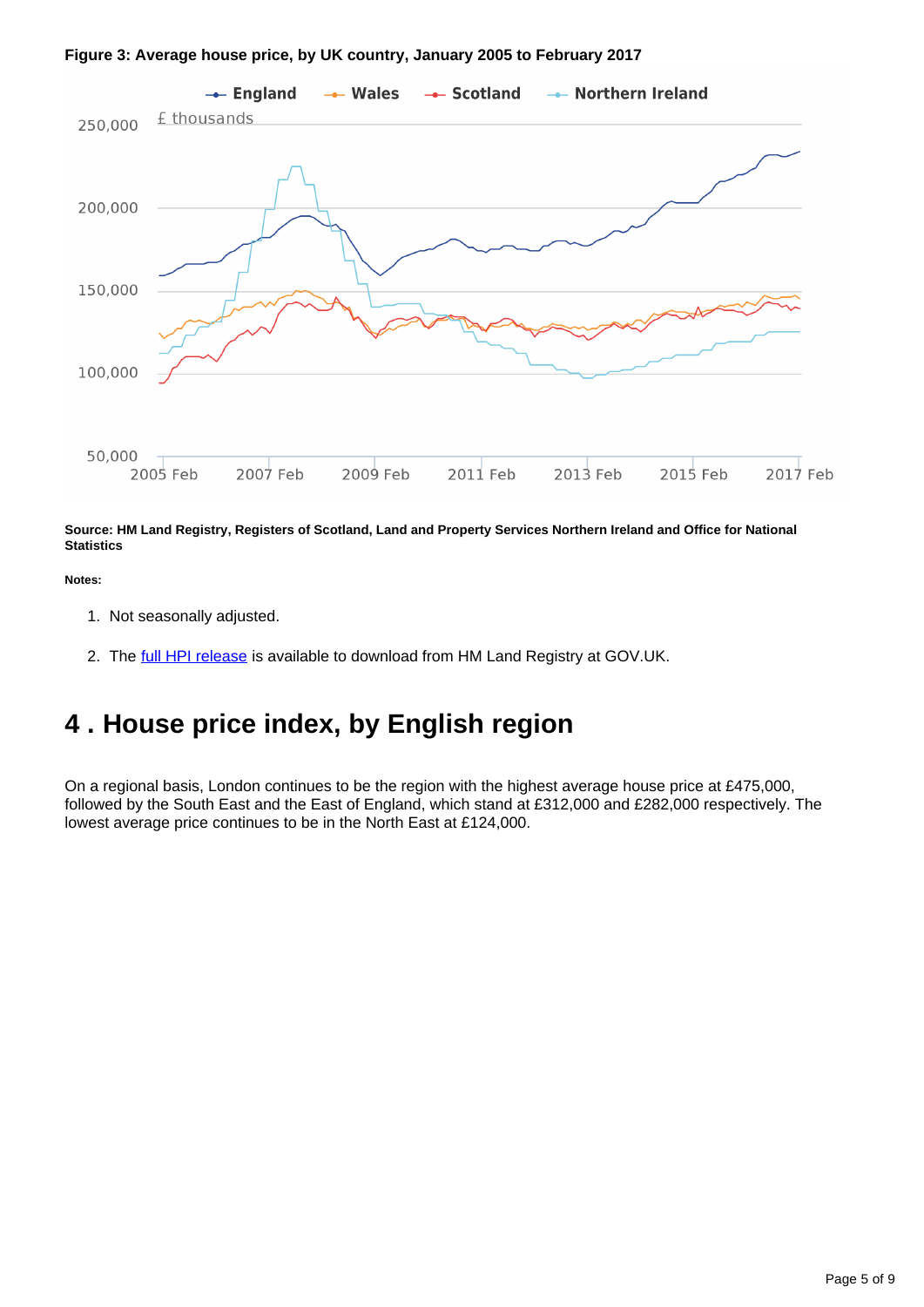### **Figure 4: Average house price, by English region, January 2004 to February 2017**



#### **Source: HM Land Registry and Office for National Statistics**

#### **Notes:**

- 1. Not seasonally adjusted.
- 2. The [full HPI release](https://www.gov.uk/government/collections/uk-house-price-index-reports) is available to download from HM Land Registry at GOV.UK.

The East of England is the region which showed the highest annual growth, with prices increasing by 10.3% in the year to February 2017. Growth in the East Midlands was second highest at 7.5%, followed by the West Midlands at 7.0%. The lowest annual growth was in the North East, where prices increased by 2.2% over the year.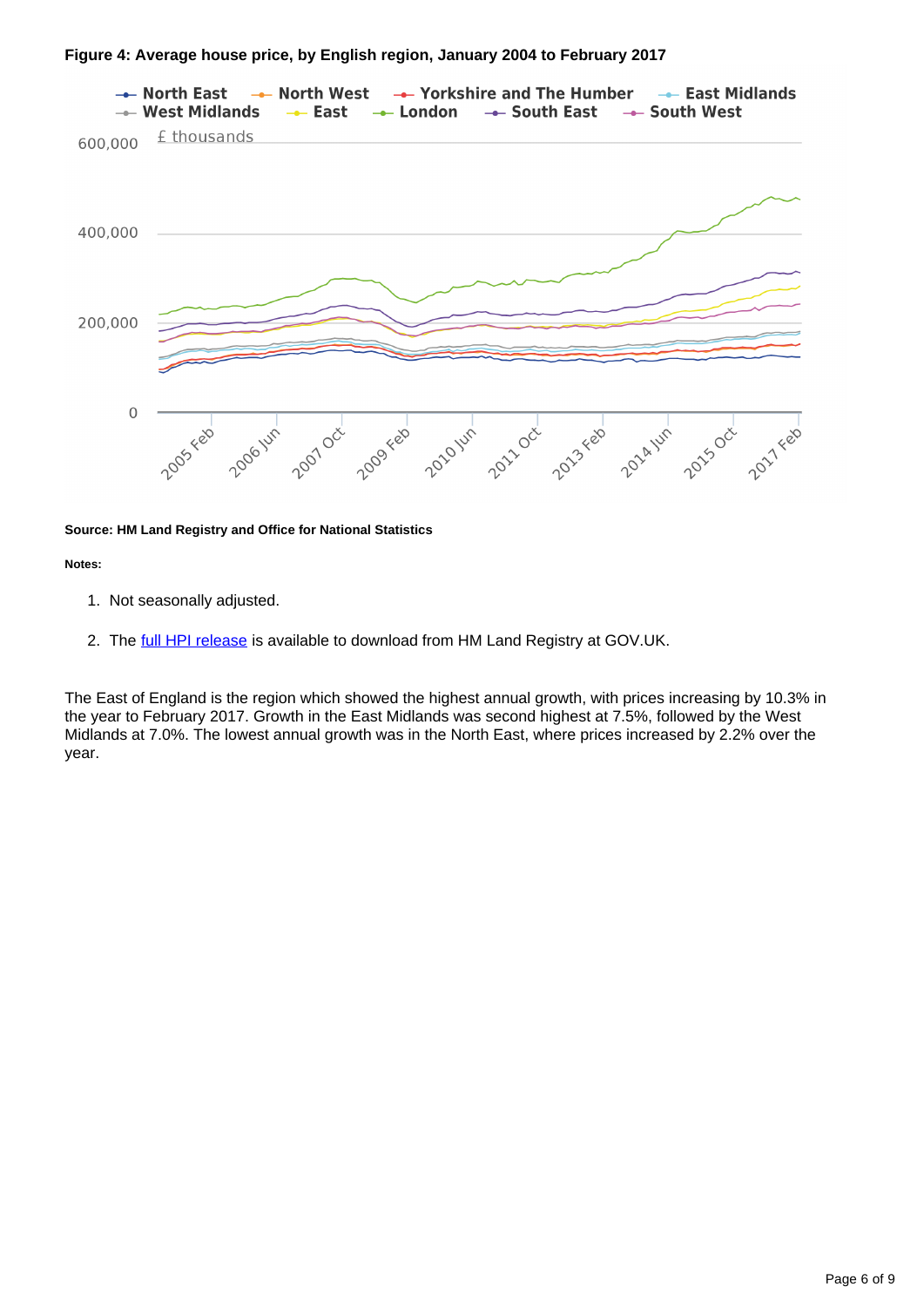### **Figure 5: All dwellings annual house price rates of change, year to February 2017: by English region**



### **Source: HM Land Registry and Office for National Statistics**

### **Notes:**

- 1. Not seasonally adjusted.
- 2. The [full HPI release](https://www.gov.uk/government/collections/uk-house-price-index-reports) is available to download from HM Land Registry at GOV.UK.

### <span id="page-6-0"></span>**5 . House price index, by UK local authority district**

The local authority showing the largest annual growth in the year to February 2017 was the Shetland Islands, where prices increased by 25.9% to stand at £184,000. Low numbers of sales transactions in some local authorities, such as the Shetland Islands, Na h-Eileanan Siar and Orkney Islands can lead to volatility in the series. Whilst efforts are made to account for this volatility, the change in price in these local levels can be influenced by the type and number of properties sold in any given period. The lowest annual growth was recorded in the City of Aberdeen, where prices fell by 9.6% to stand at £161,000.

In February 2017, the most expensive borough to live in was Kensington and Chelsea, where the average price for a house was £1.4 million. In contrast, the cheapest area to purchase a property was Blaenau Gwent, where the average price for a house was £78,000.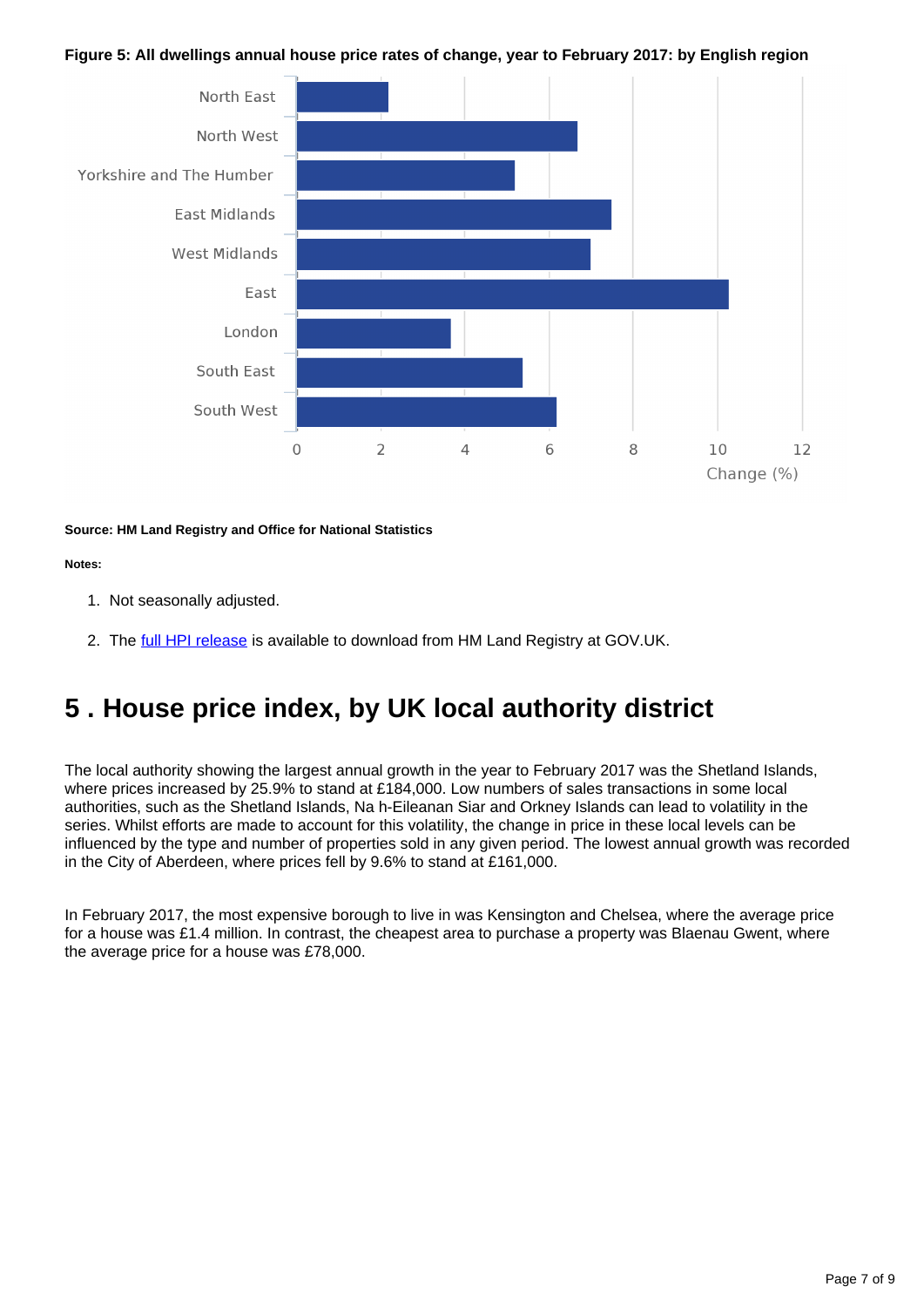### **Table 1: Top and bottom five UK Local Authorities, by annual growth in the year to February 2017**

| Top 5 Local Authorities           | % change | Average price $(E)$ |
|-----------------------------------|----------|---------------------|
| Shetland Islands                  | 25.9     | 183,636             |
| Na h-Eileanan Siar                | 22.4     | 107,096             |
| Orkney Islands                    | 21.6     | 135,811             |
| Purbeck                           | 17.2     | 335,950             |
| South Bucks                       | 16.3     | 642,070             |
| <b>Bottom 5 Local Authorities</b> | % change | Average price (£)   |
| City of Aberdeen                  | $-9.6$   | 161,199             |
| Isle of Anglesey                  | $-5.7$   | 153,012             |
| Inverclyde                        | $-5.3$   | 96,918              |
| East Lothian                      | $-4.4$   | 186,275             |
| Aberdeenshire                     | $-3.6$   | 188,481             |

Source: Land Registry, Registers of Scotland and Land and Property Services Northern Ireland.

# <span id="page-7-0"></span>**6 . Quality and methodology**

The [UK House Price Index \(HPI\) Quality and Methodology Information document](http://www.ons.gov.uk/economy/inflationandpriceindices/qmis/housepriceindexhpiqmi) contains important information on:

- the strengths and limitations of the data
- uses and users of the data
- how the output was created
- the quality of the output including the accuracy of the data

### <span id="page-7-1"></span>**7 . Things you need to know about this release**

The UK House Price Index (HPI) has been published initially as an [experimental official statistic](https://www.ons.gov.uk/methodology/methodologytopicsandstatisticalconcepts/guidetoexperimentalstatistics) to allow for users to acclimatise to the format of the new HPI, to evaluate user reaction to the new data, to continue evolution of data publication to meet user requirements and to further develop the data sources used in the production. While the methodology for the new UK HPI has been finalised, further work is taking place to secure additional property attributes data (such as from Scottish Assessors) that will supplement and provide additional assurance to the future production process.

From 13 June 2017 we'll be extending our revision period to 12 months. Further Information is provided in our [revision policy](https://www.gov.uk/government/publications/about-the-uk-house-price-index/about-the-uk-house-price-index).